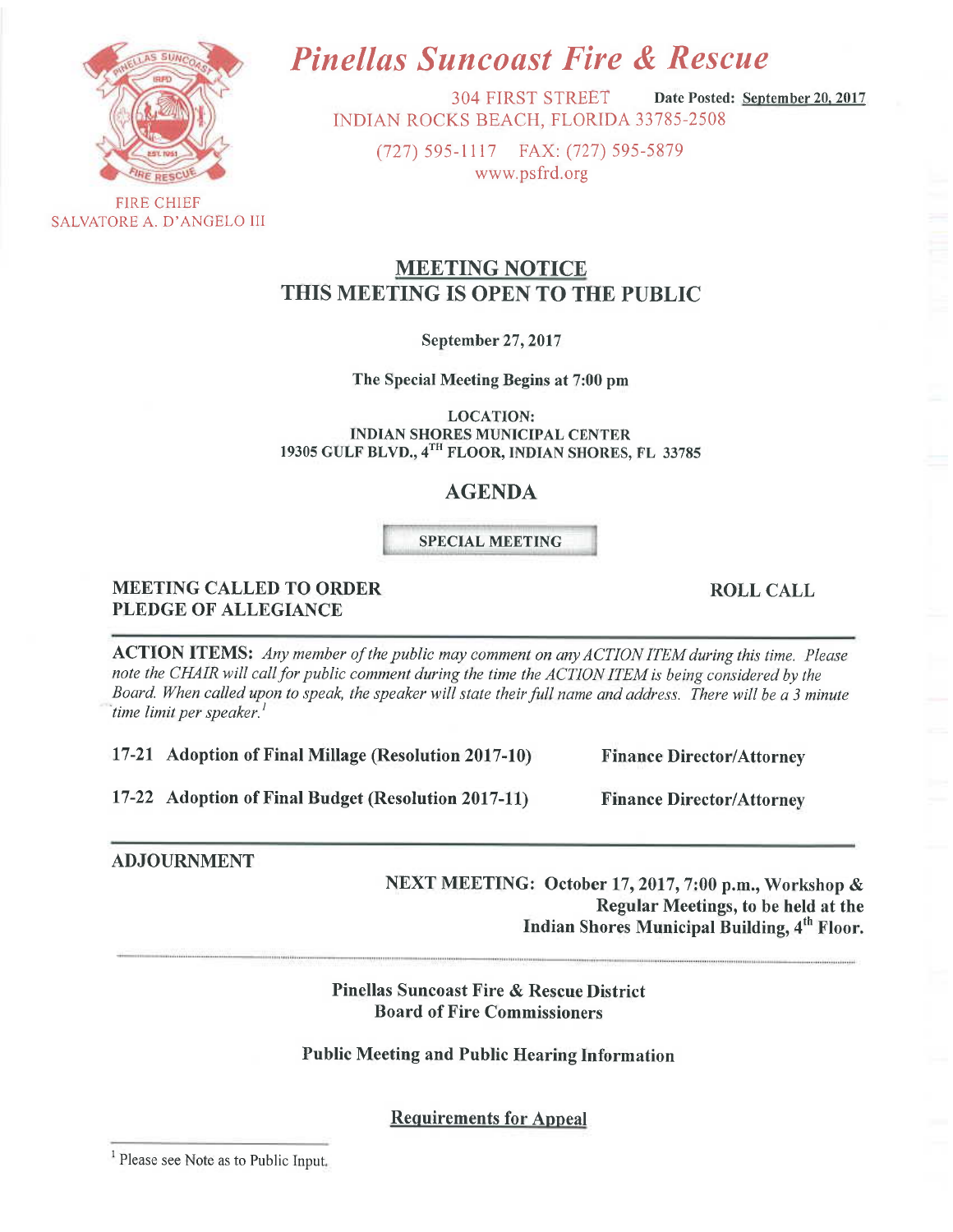Persons are advised that if they wish to appeal any decision made at a meeting/hearing, they will need a record of the proceedings; and for such purpose, they may need to insure that a verbatim transcript of the meeting is made, which record includes the testimony and evidence upon which the appeal is made.

It is not the responsibility of the Secretary to provide the above-referenced verbatim record. The Secretary will provide an audio recording of the meeting, upon request and payment for the materials used for the recording.

## **Public Input**

Persons wishing to speak during any Meeting or Public Hearing should try to complete a Citizen Comment Request Card at the entrance of the meeting room and submit the card to the Secretary to the Board. During each session, the Chair will call for Public Input at the appropriate times. The Board wishes to receive public input on all matters set for discussion on the agenda and on relevant topics that are not on the agenda. When recognized by the Chair and called to the podium, speakers should give their name and address for the record.

Persons may speak on an agenda item when the Board has finished their discussion on that item and prior to the vote. To speak on a non-agenda item, speakers will be called during the "General Remarks" from the Audience" section of the agenda.

Please note that the Board reserves the right to adjust the time allotted to each speaker as the Chair deems proper to allow for meaningful input and a fair chance to be heard and to allow the Board fair time to undertake its duties and obligations.

#### When is the appropriate time to address my agenda item at a meeting?

When your non-agenda or agenda item comes up and our Chairperson call for Public Input, that means that the Board desires to take "public input". This is the time to get up and speak. While we understand that some of you might be nervous to speak in public, please note that every effort will be made to help you feel comfortable. When called to the podium, please come to the podium and try to speak so that your input can be heard by the entire Board as well as by the other persons present. Please give your name and address for the record and feel proud that you have participated in "government in the sunshine!"

#### **Accommodations**

In accordance with the Americans with Disabilities Act and Section 286.26, Florida Statutes, persons with disabilities needing special accommodation to participate in this proceeding, or those requiring language assistance (free of charge) should contact the Pinellas Suncoast Fire & Rescue District Administration at (727) 595-1117 ext. 100 no later than forty-eight (48) hours prior to the proceeding. If contact is made after that time the District may not have sufficient time to make special accommodations.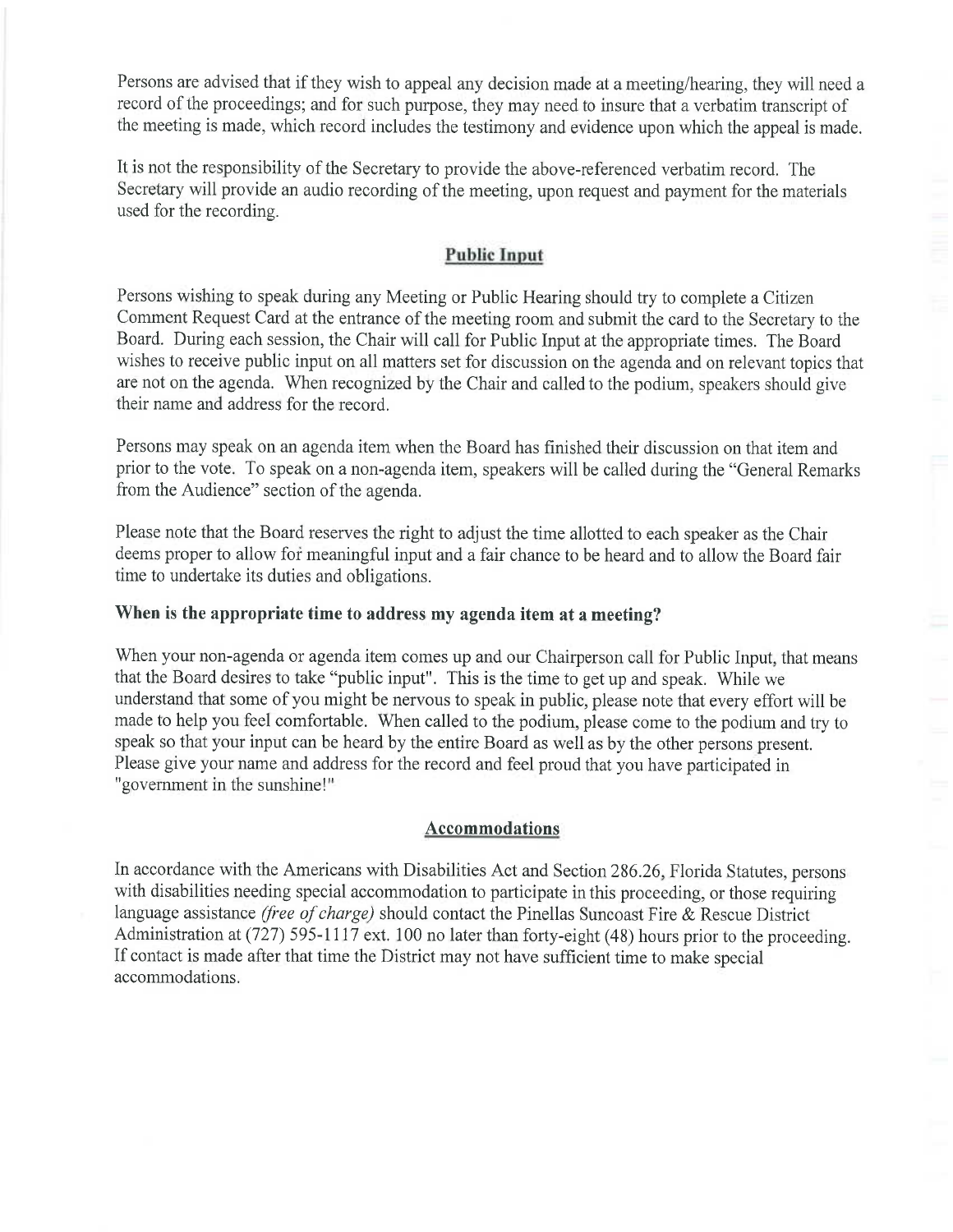## **RESOLUTION 2017-10**

#### **A RESOLUTION OF THE BOARD OF COMMISSIONERS OF THE PINELLAS SUNCOAST FIRE & RESCUE DISTRICT ADOPTING A FINAL LEVYING OF AD VALOREM TAXES FOR THE PINELLAS SUNCOAST FIRE & RESCUE DISTRICT AND PROVIDING FOR AN EFFECTIVE DATE.**

**WHEREAS**, the Pinellas Suncoast Fire & Rescue District of Pinellas County, Florida, on September 27, 2017, adopted a Fiscal Year 2017/2018 Final Millage Rate following a public hearing as required by Florida Statute 200.065;

**WHEREAS**, the Pinellas Suncoast Fire & Rescue District of Pinellas County, Florida, held a public hearing as required by Florida Statute 200.065; and,

**WHEREAS**, the gross taxable value for operating purposes not exempt from taxation within the Pinellas County has been certified by the County Property Appraiser to the Pinellas Suncoast Fire & Rescue District as \$3,232,032,199.

#### **NOW, THEREFORE, BE IT RESOLVED BY THE BOARD OF COMMISSIONERS OF THE PINELLAS SUNCOAST FIRE & RESCUE DISTRICT;**

**SECTION 1.** The FY 2017/2018 operating millage rate is 0.5 mill and there is no rolled-back rate as this is the first year that the Pinellas Suncoast Fire & Rescue District is levying and collecting an ad valorem tax.

 $\_$ 

**SECTION 2.** This resolution will take effect immediately upon its adoption.

PASSED AND ADOPTED at a public hearing on this 27th day of September, 2017.

#### **PINELLAS SUNCOAST FIRE & RESCUE DISTRICT**

Board of Commissioners: ATTEST:

Joseph V. Bruni, Chair Lawrence G. Schear, Secretary/Treasurer